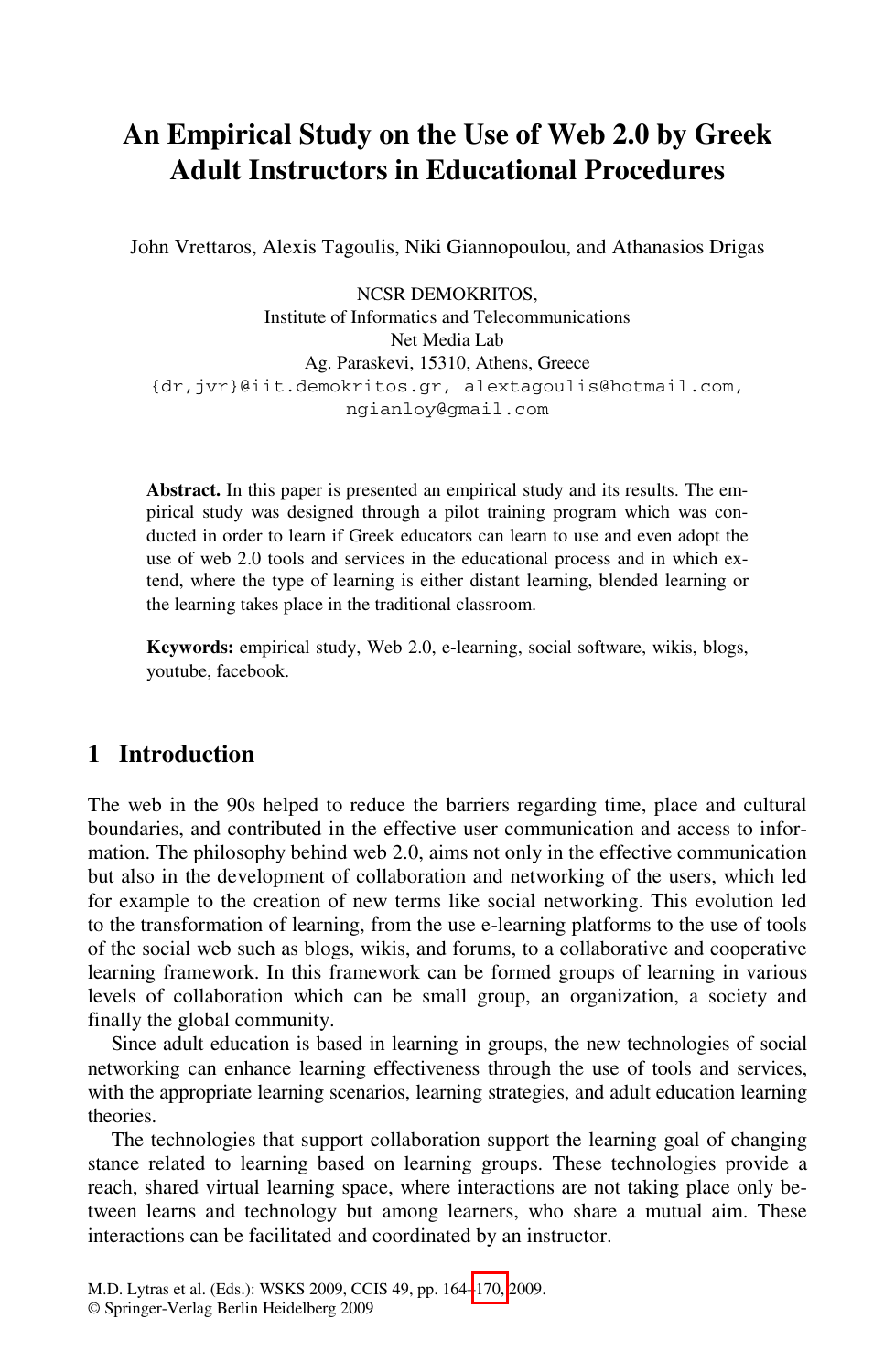There have been many research and development efforts for the creation systems that support collaborative learning, but there is a research gap in how can we enhance learning effectiveness in adult education through the use of collaborative learning theories and techniques and collaborative tools and services provided by Web 2.0.

To be more specific, several web 2.0 tools have been widely used for collaborative learning purposes and the results have proved to be very fruitful. A wiki – based project was incorporated in a media technologies class where the learners developed the M/Cyclopedia (Media/Culture), a wiki – based encyclopedia, using MediaWiki of Wikipedia [1]. The educational use of wikis in distance learning classes has been analyzed in the context of a symbolic logic course [2] and wikis have also been used as an environment empowering cooperation among the distant learners [3]. Blogs have also been widely used in education. The creation of learning blogs has been attempted with the use of a group of 31 students that participated in an Information Systems class in Hong Kong University and this study finally proved, that blogs are a powerful tool when it comes to predicting final student performance [4]. Additionally, two groups (one consisted of professors and one consisted of students) were used in order for a research to be conducted aiming at determining the value of use of weblogs in education. The results made it more than clear that blogs were approved as a very useful tool in supporting physical presence in class [5]. Finally, Harvard University, Stanford University and Texas State University have set up virtual classes using Second Life via which learners participate in online courses. It is widely believed that Second Life can provide numerous possibilities when it comes to educational applications [6].

#### **2 Empirical Study**

For the wider and appropriate application of the web 2.0 tools and services in the learning process it is necessary the preparation of the adult trainers and also their opinion about these tools and services.

An approved way of investigating their stance and eliciting their opinions is testing these tools and services themselves, and take part in a learning process which comprises social networking tools and services. For the purpose described above an empirical study was designed which is described below

The aims is studying if the adult trainers have a positive stance against the web 2.0 tools and services, if they have used it, and if they can use the collaborative tools and services in an educational process designed by themselves.

Methodological Framework Design of a learning community of practice Formal characteristics Year of realization of the training program: 2008 -2009 Place of realization: Greece Training program title: Technology used: LMS Moodle Tools and services: social networking tools e.g. Blogs, wikis, social networking tools and services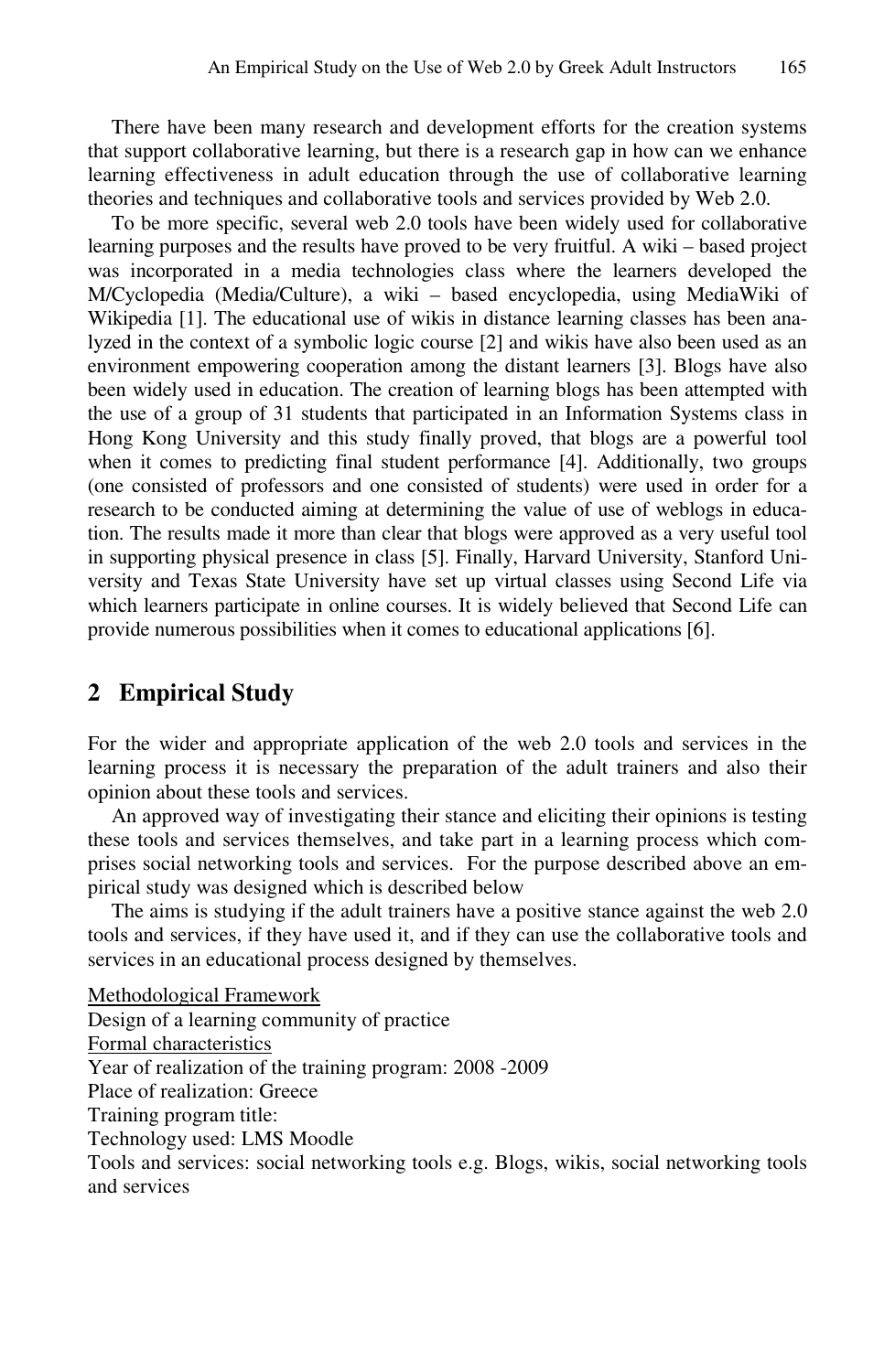The degree of self-governance and the type of the training program, if it's a open one (learner participation in defining the learning process) or a closed one (there is little or no participation in defining the learning process)

The training program comprises features from open and closed type training programs, where the learners will be able to interfere and shape a new path for the learning process if they expect that it will be more effective in learning, not only in the training program core but also in the activities.

Training program content/curriculum

Aims of the model implementation:

- The learners will get to know others ways of learning
- The learners will explore e-commerce implementation
- The learners will be introduced to e-commerce and they will learn how can they develop a business activity
- The learners will explore the capabilities that e-commerce provides
- The learners will adopt a positive stance against the use of the new technologies in business activities.

#### Principles of the model implementation

The main principle that governs the community is the respect of the opinion of the peers. Every peer can freely think and express themselves. Through dialog the creative argument, the analysis and the synthesis of oppositions and positions is promoted. Through the interaction among peers and the collaboration of all stakeholders, proceed to aggregative actions.

#### **2.1 Process/ Methodological Approach**

#### **2.1.1 Actions/Methods of Instruction and Learning Process**

The actions considering the methods of instruction and learning will be based on the Project method. In the first phase the previous experiences and tacit knowledge of the learners will be explored, and the core of the training program will be configured.

In the second phase based on resources the educational material will be obtained. The learning groups will be defined and the activities or roles will be assigned to learning groups.

#### **2.1.2 Assessment (Assessment Criteria)**

The assessment criteria will be based on how useful the learners find the web 2.0 collaborative tools and services, and on how they can integrate e-commerce in their working life.

These questionnaires will be handed first, as a pilot to a smaller sample, for the respondents to co-design the questionnaire, in order to take their final form, which in this form the questionnaire will be handed the total sample.

Based on the statistical factor analysis that will follow, it is expected that important conclusions will be extracted, relevant to the factors significance considering the facilitation of the web 2.0 tools and services on learning, and in how these factors affect the learning effectiveness. Finally the correlation between these factors will be examined.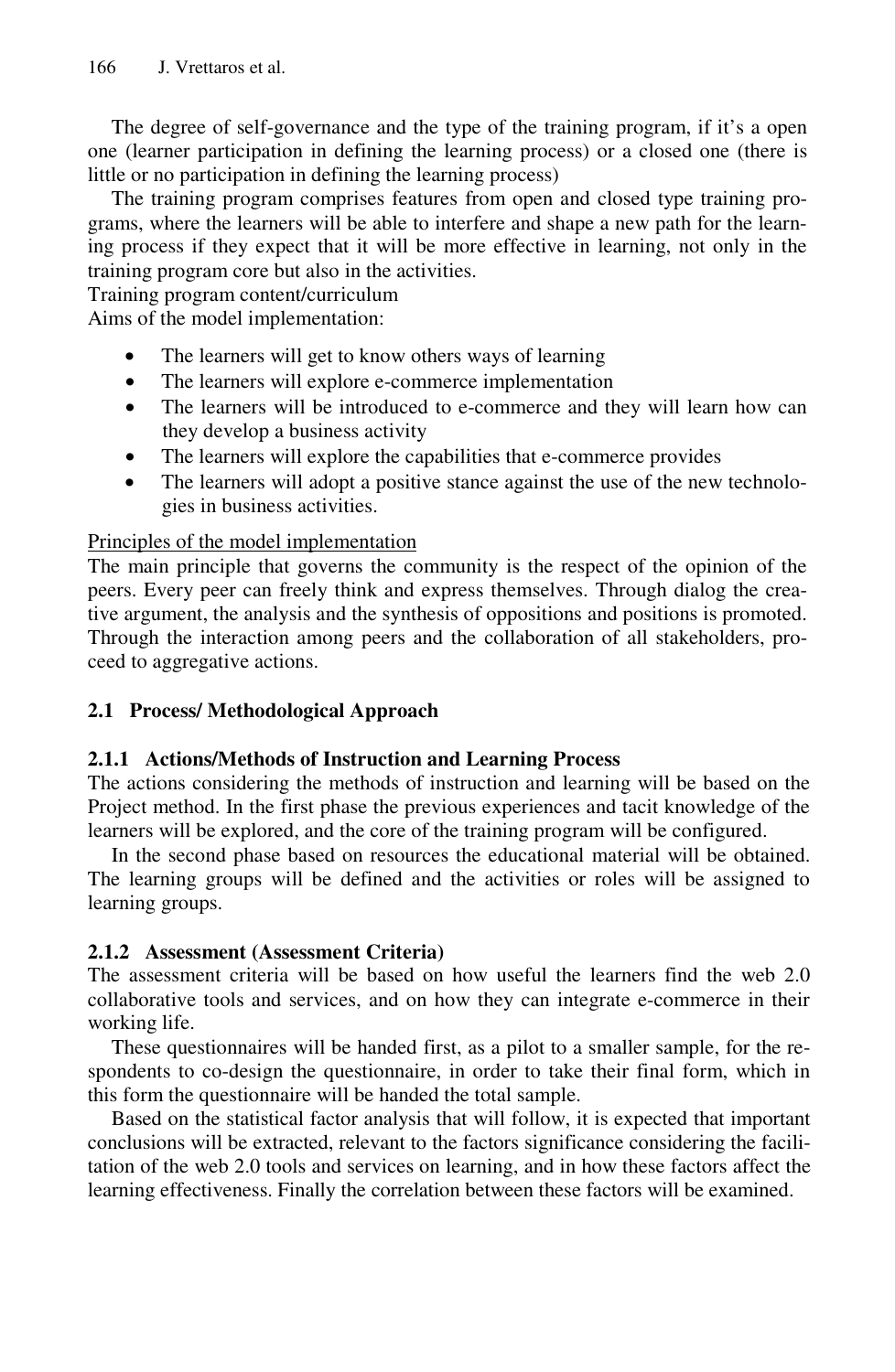#### **2.1.3 Process of Data Collection**

The trainees that participated in the survey got an invitation by email, which explicitly describes the form and the cause of the survey.

The questionnaire filling by the respondents took place electronically, and with the help of blogs there query elaboration took place in order to record every respondent question and remark.

Due to the fact that the training of the educators took place two months earlier than the survey, there are shots of the educational process accompanying the questionnaires, in order to help them recall easily the correspondent parts that are relevant to the survey. The respondents that took part in the survey are familiarized with the ICTs.

#### **2.1.4 Sample Description**

The sample consists of 30 learners who attended the realized training programs.

The demographic data of the correspondents are in our possession.

The sample consists of correspondents, aged between 30-55, who are adult trainers, certified that they have attended the National Train the Trainers Program. Their competences and skills in computer and internet use vary.

#### **2.2 Data Collection Tool**

The questionnaires consists of closed type questions, where in each question is asked the comment of the correspondent for each answer, in order to extract information that cannot be expressed in the answer itself.

The questionnaire is designed in decreasing Likert scale  $(4 = \text{very much}, 3 = \text{little}, \text{]}$  $2 = average, 1 = no$ 

The 4rth Likert degree was chosen in order to avoid having answers by undecided correspondents that usually express a medial position.

#### **2.2.1 Questionnaires**

Sex: Male, Female

Studies: Theoretical, Practical

Experience of work in Adult Education: Less than 5 years, 5 to 10 years, More than 10 years

#### Before the training program

Knowledge:

- Do you use e-learning platforms in teaching?
- Are you familiar with the tools below and do you know if they have implementations in teaching?

Competences:

Are you familiarized with the use of tools and services of web 2.0?

Stances:

• What's your opinion about the implementation of the web 2.0 tools and services in education?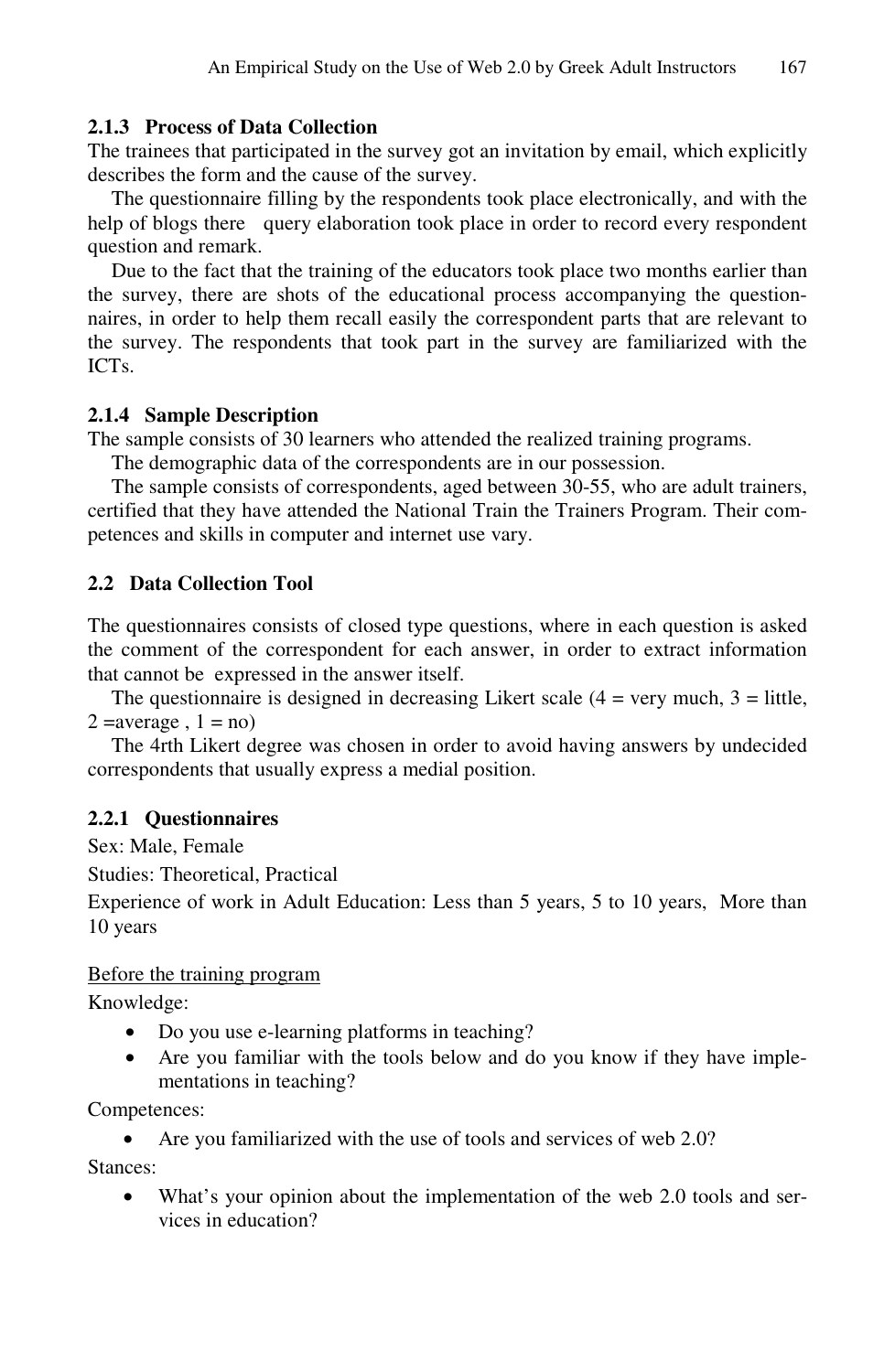#### After the completion of the training program

- Was it difficult handling the web 2.0 tools and services, regarding the registration and the participation in the learning process?
- Did you need the help of an expert user to handle the web 2.0 tools and services?
- Based on the experienced acquired by your participation in the training program, what's your opinion about the educational value of the web 2.0 tools and services (blogs, wikis, youtube, facebook)?
- Do these tools satisfy the principles and the needs of adult education (blogs, wikis, youtube, facebook)?
- Do these tools lead to the elicitation of the tacit knowledge (blogs, wikis, youtube, facebook)?
- Do you think these tools can support learning by doing (blogs, wikis, youtube, facebook)?
- Do you think these tools can enhance collaborative learning (blogs, wikis, youtube, facebook)?
- Do you believe you can design and develop activities for adult education with the use of these tools (blogs, wikis, youtube, facebook)?
- (BLOG, WIKI, YOUTUBE)
- What's your opinion in the usefulness of facebook as a mean for the learners' first introduction?
- Do you think facebook can foster the creation of group atmosphere in a virtual class?

Knowledge:

- Do you think you acquired knowledge in using these tools and services (blogs, wikis, youtube, facebook)?
- Competences:
- Did you get familiarized with the use of these tools?

Stances:

• Would you use these tools in class (virtual or traditional)?

## **3 Questionnaires Analysis**

In the first phase we analyzed the frequency of every question and some general remarks and in the second phase we will study the crossing of various questions (Crosstabs), and with the statistical check  $X^2$  possible causal relations.

For the first demographic data we didn't any further analysis, as the composition of the two training classes was such, that couldn't be found an equal allocation for the sexes, but the numbers statistically allow us to cross variables than weren't considered significant.

The second element, studies is artificial so there wasn't a question, but because the researcher knew the learners, divided them in these categories, and categorized as practical those who had previous experience in computers.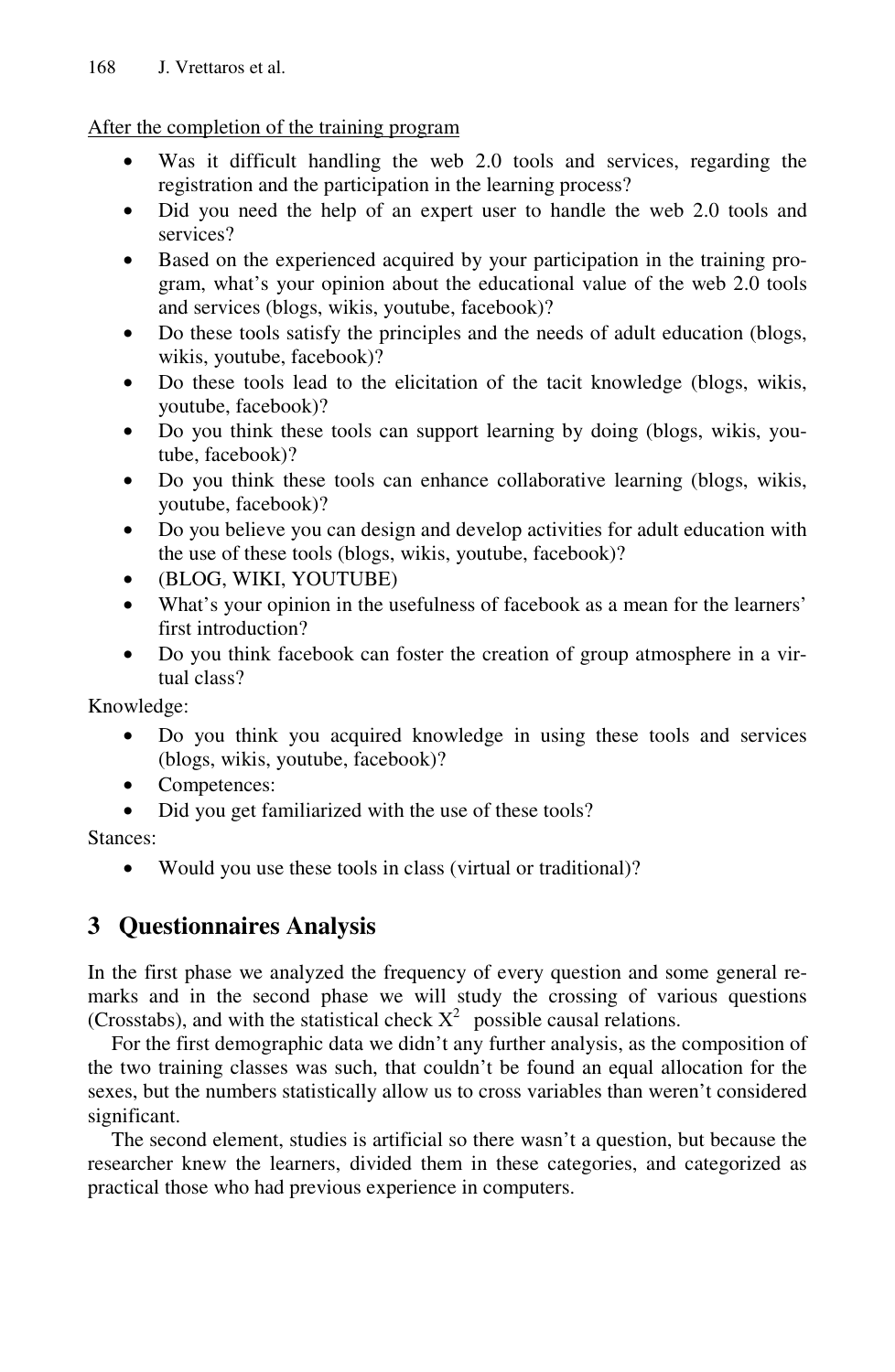Although the number of the correspondents is small and precarious to make crosstabs, it's very important because we study the effectiveness of tools and services of web 2.0 to non specialists in informatics educators.

In the research 75% of the educators has many years experience in adult education, as its shown by the answers in the  $3<sup>rd</sup>$  demographical question.

In the next question and after explaining to the correspondents that it is asked only the use of e-learning as an educator, a positive answer came from the practical educators, but they had all used e-learning as learners during their participation in the Training the Trainers Program.

The next question considers mainly their familiarization about the web 2.0 tools and services and their implementations in education. We observe that almost half of the educators know few about these tools, even the practical educators that have computer's experience knew few. Because the practical educators sample is small, we can have a secure estimation on that subject, and we must remark that there wasn't a negative answer in the familiarization with these tools.

From the four web 2.0 tools that they are asked for the most popular tool, the question concerns their opinion as simple users and not experts. In what concerns Facebook the answer a little means that they have browsed Facebook but they haven't created their own profile.

The last question is about their stances, which is quite determining for the survey, because its positive change during the training course and the survey indicates that the educators are ready to use the web 2.0 tools and services for educational purposes, and it also indicates the success of the pilot training program, not as a statistical but as an educational value.

Finally from a statistical point of view, the question is appropriate for  $2\chi$  checks and variable independence, because in every cross cell, we must have over five observations. On the specific question its distribution for all the categories is over five observations (8.16,6), so we select this variable which is appropriate for crossing, for statistical and pedagogical reasons.

#### After the completion of the pilot training program

From this question we observe that most educators comprehend the function of the web 2.0 tools and services and its educational implementation without particular difficulties.

In this question we observe that a large percentage needed the help of an expert to use the web 2.0 tools and services, 63%, which from a competences point of view leads as to the conclusion that the educators weren't ready to use the tools, from a competences point of view. Taking also under consideration the fact that 15% of the educators are specialized in informatics, we come to the conclusion that the educators' participation in other training programs in web 2.0 tools and services in education would help, for the successful implementation by the educators, in order to acquire the competences needed for the use of the tools and adoption of the use of the tools.

As we can see from the question concerning the educational value of the tools, only one respondent answered positively, where he has used the web 2.0 tools and services in class.